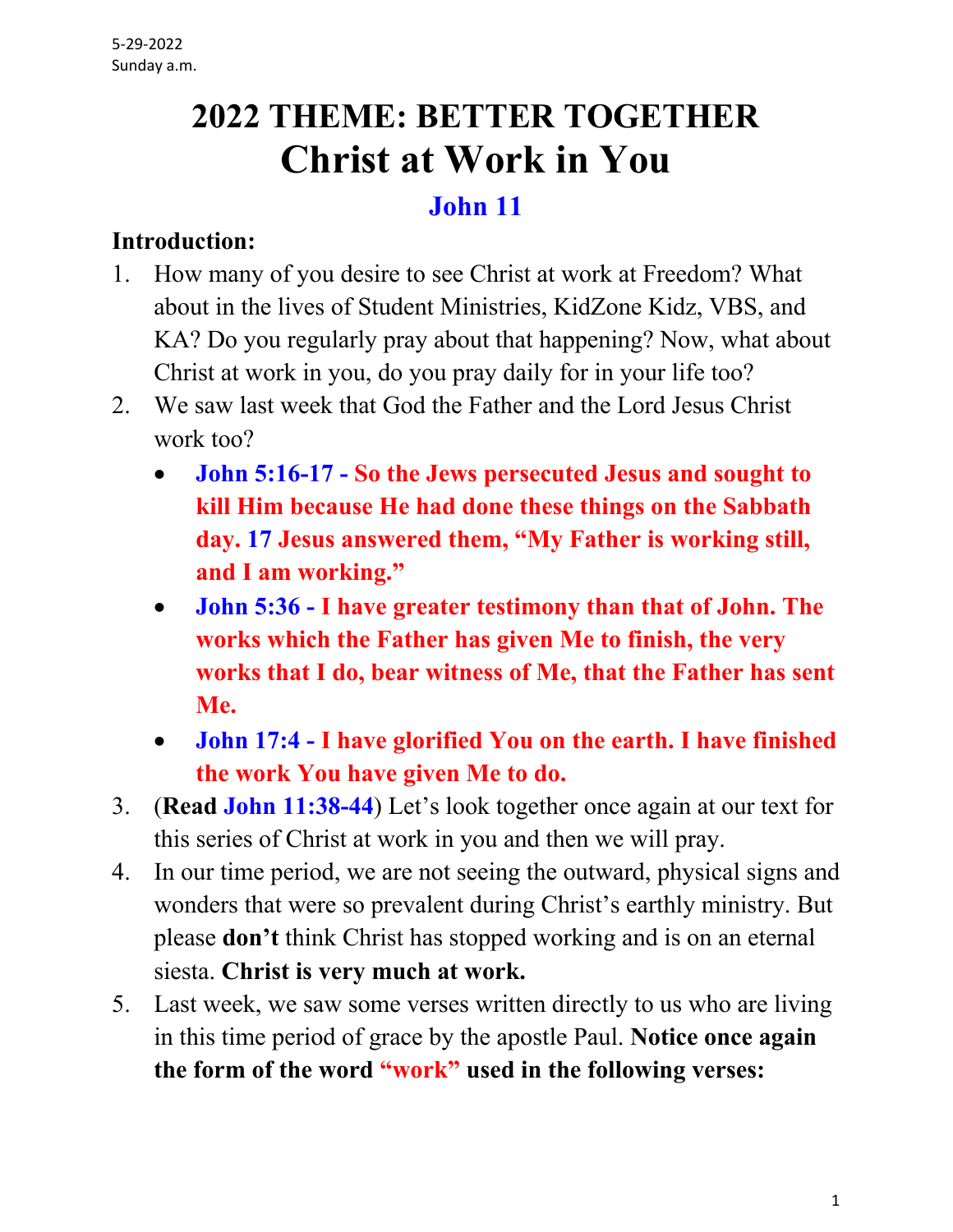- **Philippians 1:6 - I am confident of this very thing, that He who began a good work in you will perfect it until the day of Jesus Christ.**
- **Philippians 2:13 - For God is the One working in you, both to will and to do His good pleasure.**
- **Colossians 1:29 - In this I labor, striving according to His power, which effectively works in me.**
- **Ephesians 3:20 Now to Him who is able to do exceedingly abundantly beyond all that we ask or imagine, according to the power that works in us.**
- 6. **If you know the Lord, there is divine power at work in your life. Christ desires to do amazing things in your life, ultimately changing you into His glorious image.**
- 7. What does this look like daily for the Christian, **SHOW PICTURE "Work in Progress."**

 If you know Jesus today, this should typify your life. **But how can we see Jesus Christ do a mighty work, a work changing us from the inside out, enabling us to become the man or woman in Christ we are capable of being?**

8. **If the principles that I will give in you this series are learned and applied to your life, they will allow Christ to do a mighty work in and through you.**

# **First, do what Christ has commanded.**

1. When I was in Bible College, I would often hear others praying, especially the night before a final exam. They would ask God to miraculously and supernaturally fill their minds with the answers.

> **Guess what? God doesn't do that. They would have been better served studying than praying for a divine miracle.**

2. Another example is when, having spent their money frivolously (i.e. lotto tickets), people will pray, **"Lord, I spent the money that was needed for my electric bill; please do a miracle."** My suggestion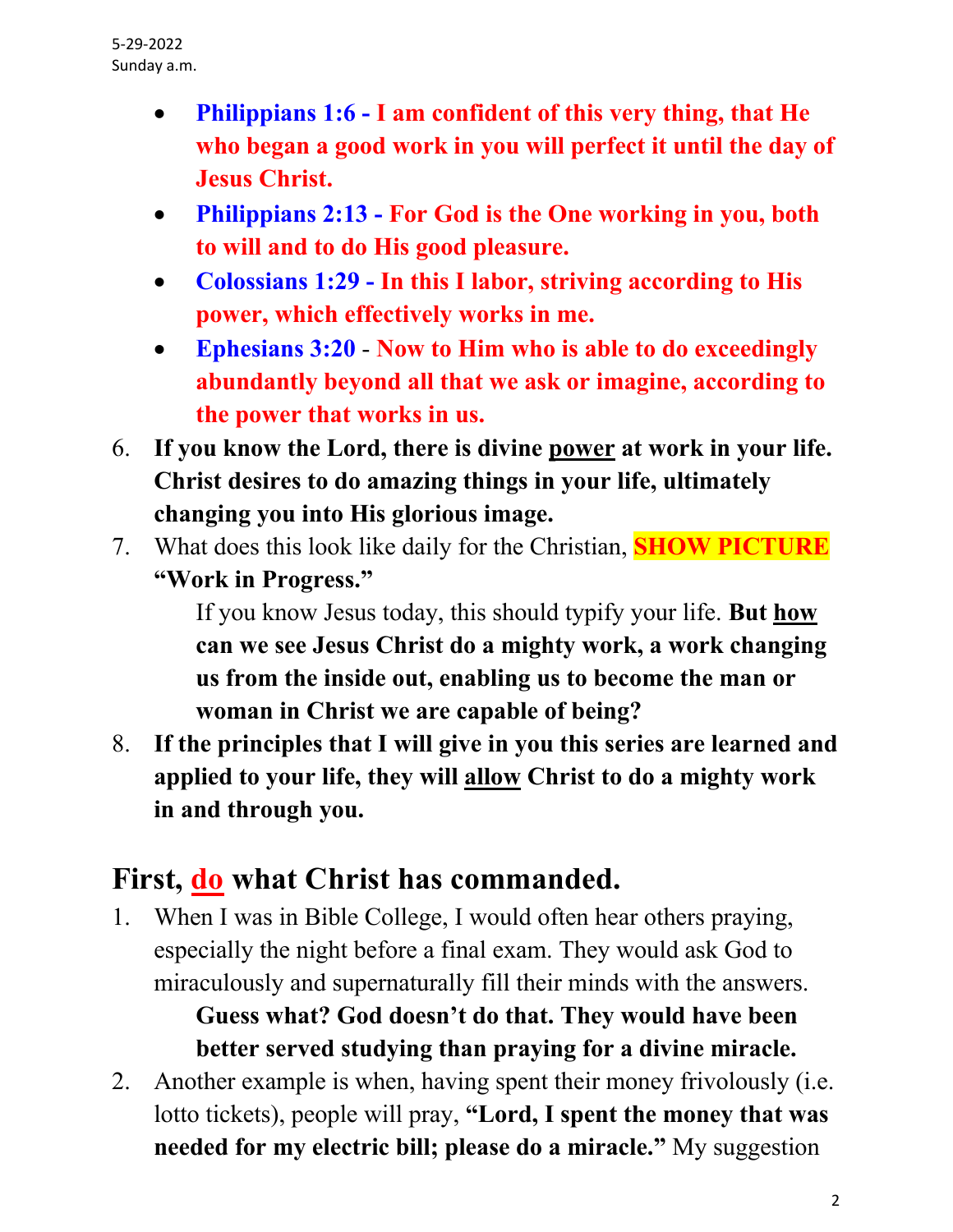to you is that you'd better get a flashlight or have some candles ready.

3. This first principle of *doing what Christ commands* sounds extremely simple, yet it is profoundly true. Christ emphasized it many times to His disciples. **John 13:17; 14:15, 21; 15:10, 14**

> Christ gave specific instructions to His disciples in regards to Israel's kingdom program. He explained Israel's place, their part or role, and what to do to prepare for it.

- 4. Also, Christ has given specific instructions to the church today. From heaven, He appeared to the apostle Paul, giving him 13 books full of wisdom, commands, and specific instructions for us today. To put it simply, we must **do** what Christ has commanded.
	- **Philippians 4:9 - Do those things which you have both learned and received, and heard and seen in me, and the God of peace will be with you.**
	- **2 Thessalonians 3:4 - We have confidence in the Lord concerning you, that you are doing and will do the things which we command you.**
- 5. **A principle found throughout Scripture is "God will not do for you what He expects you to do."**
- 6. A great example of this is in our text. **Look at verse 39**: *"Take away the stone."* Like Christ's body after the crucifixion, Lazarus' body was laid in some type of man-made chamber which had a huge stone rolled in front of it (**vs. 38**).
- 7. Lazarus could not come out unless the stone was moved. Could Jesus have miraculously rolled the stone away? Absolutely!

 We know this happened at the tomb where Christ's body was laid. **Matthew 28:2** - **And then there was a great earthquake. For the angel of the Lord descended from heaven and came and rolled back the stone from the door and sat on it.** But in the case of Lazarus, a miracle was not necessary. The men that were there were capable of rolling it away.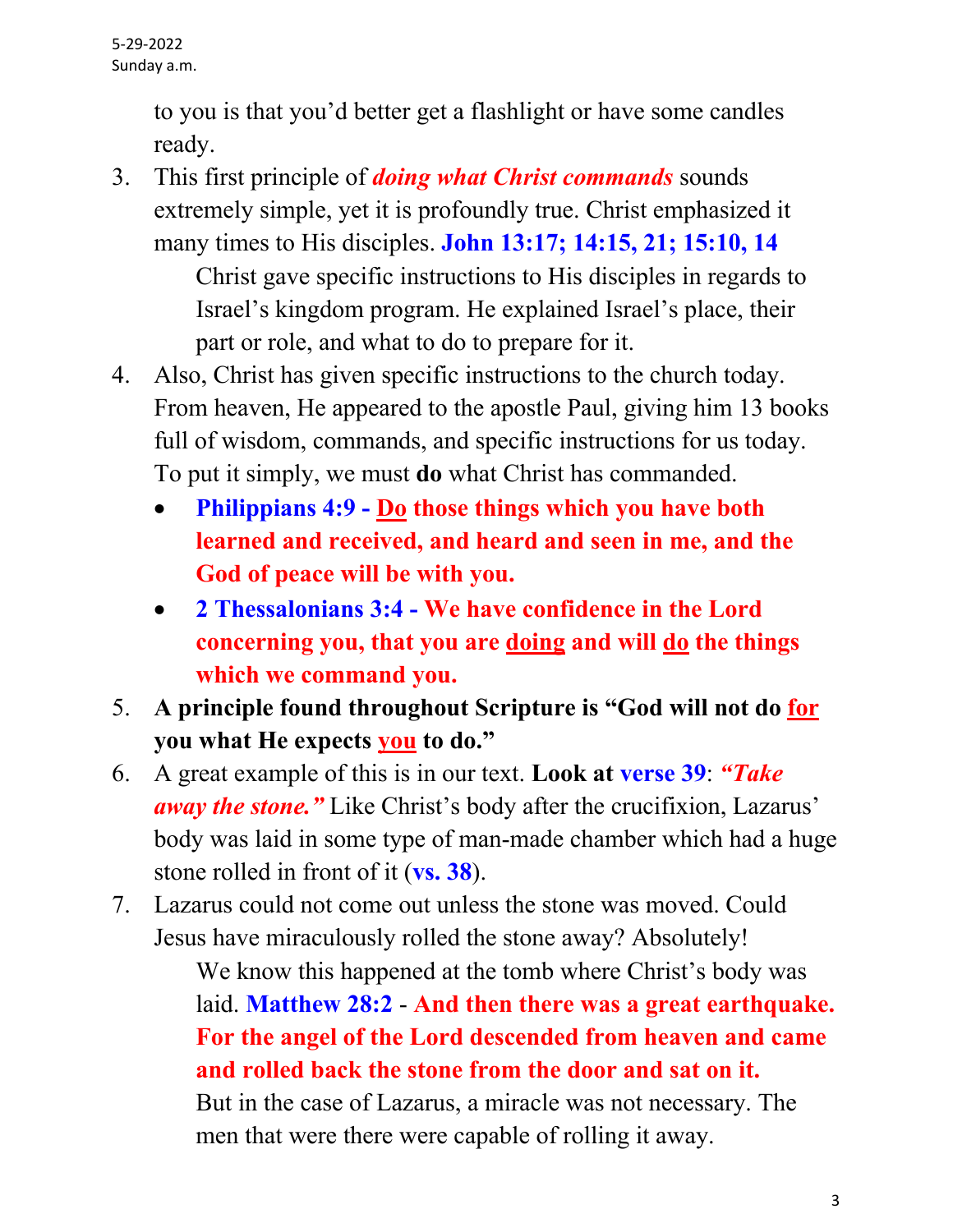#### 8. **It took a miracle to raise Lazarus from the dead, but it took willing men to move the stone from the grave.**

 Had Martha and the others been **unwilling** to move the stone, I don't believe Lazarus would have been resurrected. God doesn't work miracles when we can do the work. Being

spiritually lazy doesn't provoke God to work miracles on our behalf.

 Miracles are not intended to be a substitute for hard work and responsibility.

9. What am I saying? **If you want Christ to do a great work in and through you, you must apply yourself to grow spiritually.** You must set aside time for prayer and Bible study. (Get in a small group Bible Study, take an online Bible class, etc.)

> God is not going to do these for you, nor will He force you. You have to roll away the stone from your heart, allowing Christ to do a great work in and through you, changing you into His image.

10. A great example is found in **2 Corinthians 3:16, 18**, please turn with me there, and let's look at this together. *(a veil over hearts)*.

 Notice our responsibility *("turn to the Lord"-vs. 16*), but then Christ does by His Spirit what we can't do ourselves (*"transformed"* – changed-**vs. 18**). Having *"removed"* (taken away; cast-off-**vs. 16**) the veil by turning to the Lord, allows Christ to miraculously transform our lives.

 When we remove the stone or veil from our hearts, by truly seeking the Lord, the Spirit of God sets us free (**vs. 17**). We are free to love, free to serve, free to give, free to forgive, etc. He produces the Christ-life in and through us! **Galatians 2:20**

### **In Conclusion:**

1. In what areas of your life do you need God to do a great work? **If we truly want to see Christ do a great work, we must have a tender heart that desires to do what Christ has commanded.**